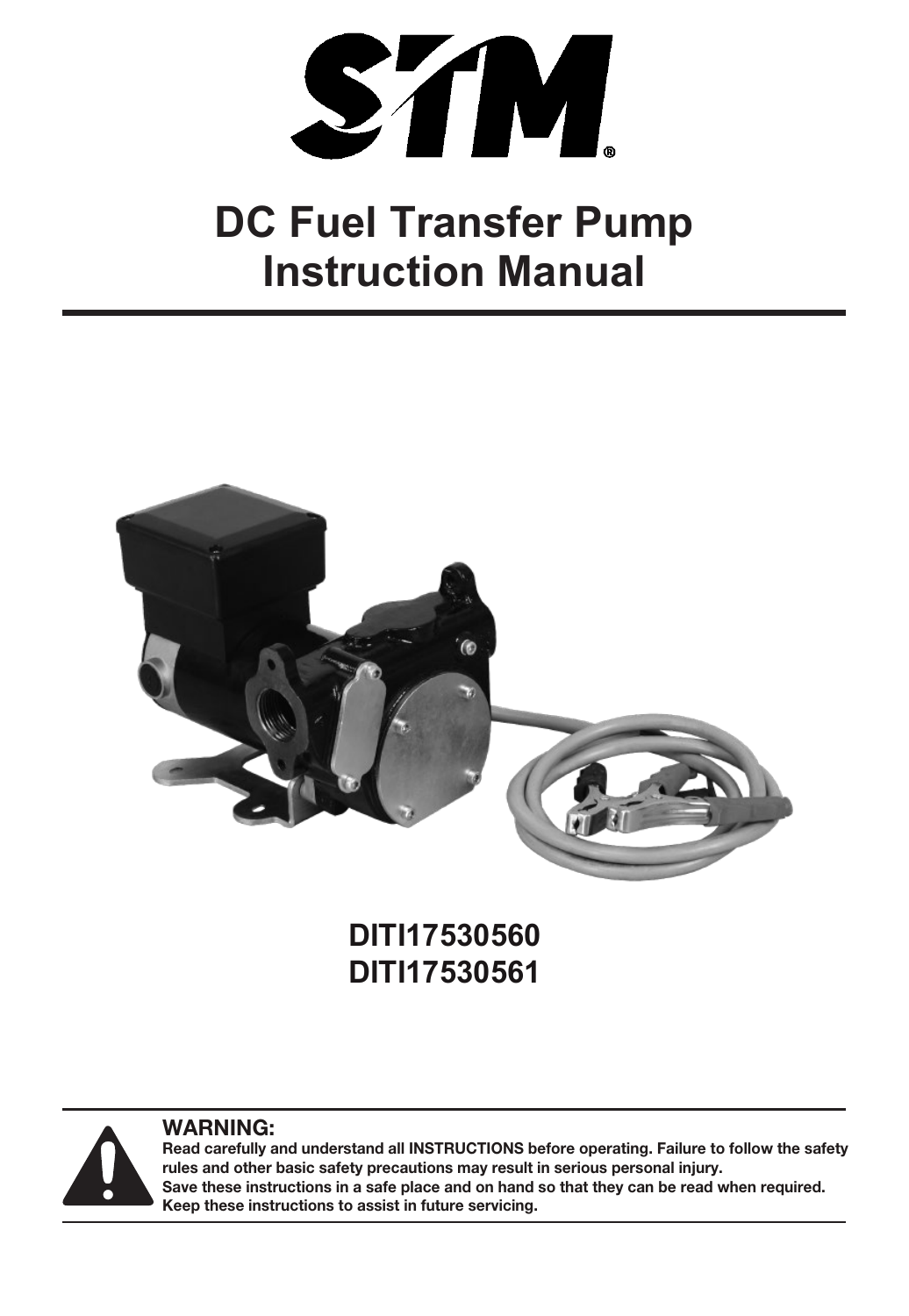# **GENERAL SAFETY REGULATIONS**



**WARNING: The warnings, cautions, and instructions discussed in this instruction manual cannot cover all possible conditions or situations that could occur. It must be understood by the operator that common sense and caution are factors that cannot be built into this product, but must be supplied by the operator.**

- 1. Keep the work area clean and dry. Damp or wet work areas can result in injury
- 2. Keep children away from work area. Do not allow children to handle this product.
- 3. Use the right tool for the job. Do not attempt to force small equipment to do the work of larger industrial equipment. There are certain applications for which this equipment was designed. It will do the job better and more safely at the capacity for which it was intended. Do not modify this equipment, and do not use this equipment for a purpose for which it Was not intended.
- 4. Check for damaged parts. Before using this product, carefully check that it will operate properly and perform its intended function. Check for damaged parts and any other conditions that may affect the operation of this product. Replace damaged or worn parts immediately.
- 5. Do not overreach. Keep proper footing and balance at all times to prevent tripping, falling, back injury, etc.
- 6. DO NOT use the equipment when tired or under the influence of drugs, alcohol, or medication. A moment of inattention while operating this equipment may result in serious personal injury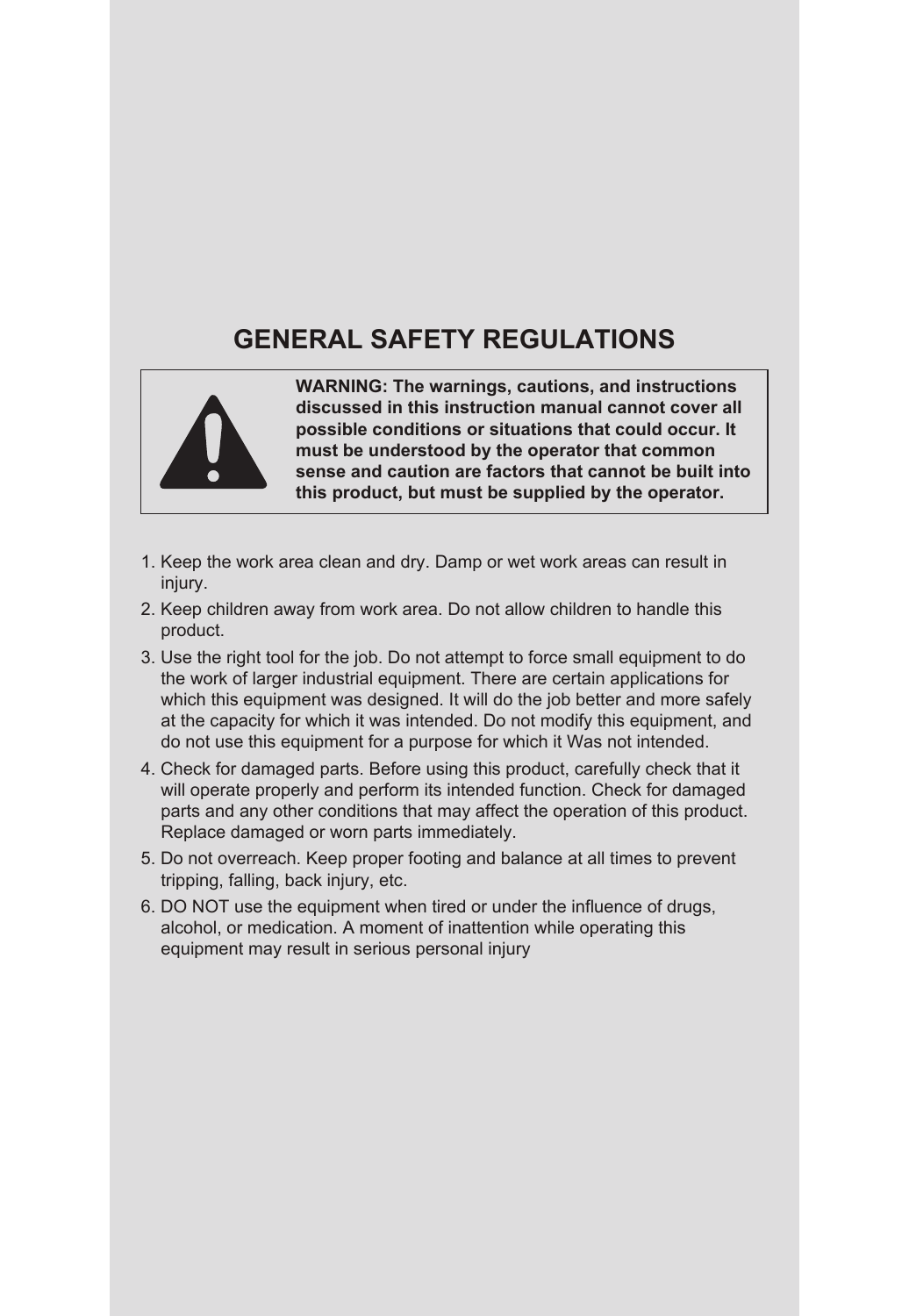# **TECHNICAL DETAILS**

| Model              | 17530560    | 17530561    | 17530700         |  |
|--------------------|-------------|-------------|------------------|--|
| Voltage            | 12V         | 24V         | 12/24V           |  |
| Current            | 35A         | 30A         | 30A              |  |
| <b>Flow Rate</b>   | 56LPM/15GPM | 56LPM/15GPM | 35/70LPM 9/18GPM |  |
| Inlet/Outlet       | 4"          | 4"          | 4"               |  |
| <b>Rated Speed</b> | 2800RPM     | 2800RPM     | 1800/3600RPM     |  |

## **OPERATING CONDITIONS**

**Environmental Conditions**

Temperature: Min -20°C / Max +60°C Relative Humidity: Max 90%

#### Ω **ATTENTION**

The temperature limits shown apply to the pump components and must be respected to avoid possible damage or malfunction.

### **Electrical Power Supply**

Depending on the model, the AC pump must be supplied by a single-phase alternating current line whose nominal values are shown in the table in Paragraph 3 pump Electrical specification. The maximum acceptable variations from the electrical parameters are:

**Voltage:** ± 5% of the nominal value

**Frequency:**  $\pm$  2% of the nominal value

# **ATTENTION**

Power from lines with values outside the indicated limits can damage the electrical components.

### **Working Cycle**

### **ATTENTION!**

- 1. Extreme operating conditions with working cycles longer than 30 minutes can cause the motor temperature to rise, thus damaging the motor itself.
- 2. Each 30-minute working cycle should always be followed by a 30-minute power-off cooling phase.
- 3. MAXIMUM BY-PASSING TIME: 3 MINUTES.
- 4. DO NOT RUN DRY OVER 30 SECONDS.

# **ATTENTION**

Functioning under by-pass conditions is only allowed for brief periods of time (2 minutes maximum).

#### **Fluids permitted / Fluids not permitted PERMITTED:**

- 1. Diesel fuel at a viscosity of from 2 to 5 cST (at a temperature of 37°C )
- 2. Minimum Flash point (PM): 55°C

**CONDITIONS** OPERATING

MAINTENANCE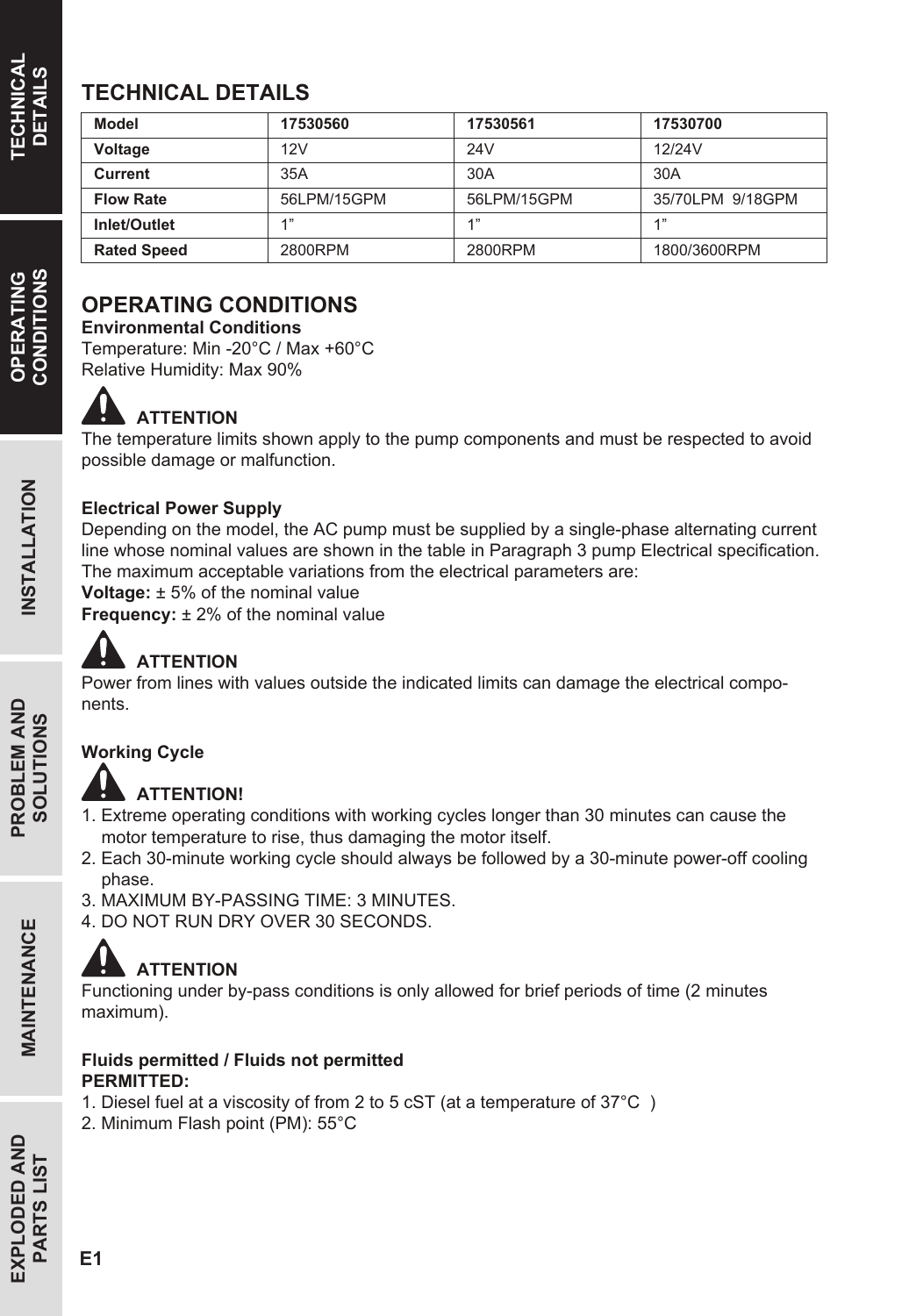**MAINTENANCE** 

| <b>IVOIFENIIII IEU</b>                       | NELAI EU UANJEN        |  |  |
|----------------------------------------------|------------------------|--|--|
| Gasoline (Petrol)                            | Fire - explosion       |  |  |
| Inflammable liquids with $PM < 55^{\circ}$ C | Fire - explosion       |  |  |
| Liquids with viscosity > 20 Cst              | Motor overload         |  |  |
| Water                                        | Oxidation of the pump  |  |  |
| Liquid food products                         | Contamination of same  |  |  |
| <b>Corrosive Chemicals</b>                   | Corrosion of the pump  |  |  |
|                                              | Injury to people       |  |  |
| Solvents                                     | Fire – explosion       |  |  |
|                                              | Damage to gasket seals |  |  |

**RELATED DANGER**

#### **INSTALATION**

**NOT PERMITTED**

#### **Preliminary Inspection**

- 1. Check that the machine has not suffered any damager during transport or storage.
- 2. Clean the inlet and outlet openings, removing any dust or residual packing material.
- 3. Make sure that the motor shaft turns freely.
- 4. Check that the electrical specifications correspond to those shown on the identification plate

#### **Positioning the pump**

- 1. The pump can be installed in any position (pump axis vertical or horizontal)
- 2. Attach the pump using screws of adequate diameter for the attachment holes provided in the base of the pump.

# **ATTENTION!**

- 1. The motors are not of an anti-explosive type.
- 2. Do not install them where inflammable vapors can be present.

#### **Connecting the hose**

- 1. Before connection, make sure that the hoses and the suction tank are free of dirt and thread residue that could damage the pump and it's accessories.
- 2. Before connecting the delivery hose, partially fill the pump body with diesel fuel to facilitate priming.

#### **Suction Hose**

- 1. Minimum recommended nominal diameter: 1"
- 2. Nominal recommended pressure: 10 bar / 145PSI
- 3. Use hose suitable for functioning under suction pressure

#### **Delivery Hose**

- 1. Minimum recommended nominal diameter: 3/4"
- 2. Nominal recommended pressure: 10 bar / 145PSI

## **ATTENTION**

It is the installer's responsibility to use tubing with adequate characteristics.

The use of tubing unsuitable for use with Diesel fuel can damage the pump, injure persons and cause pollution.

Loosening of the connections (threaded connections, flanging, gasket seals) can cause serious ecological and safety problems.

Check all the connections after the initial installation and on a daily basis after that. Tighten the connections, if necessary.

**EXPLODED AND**

EXPLODED AND **TSIT SLAVC**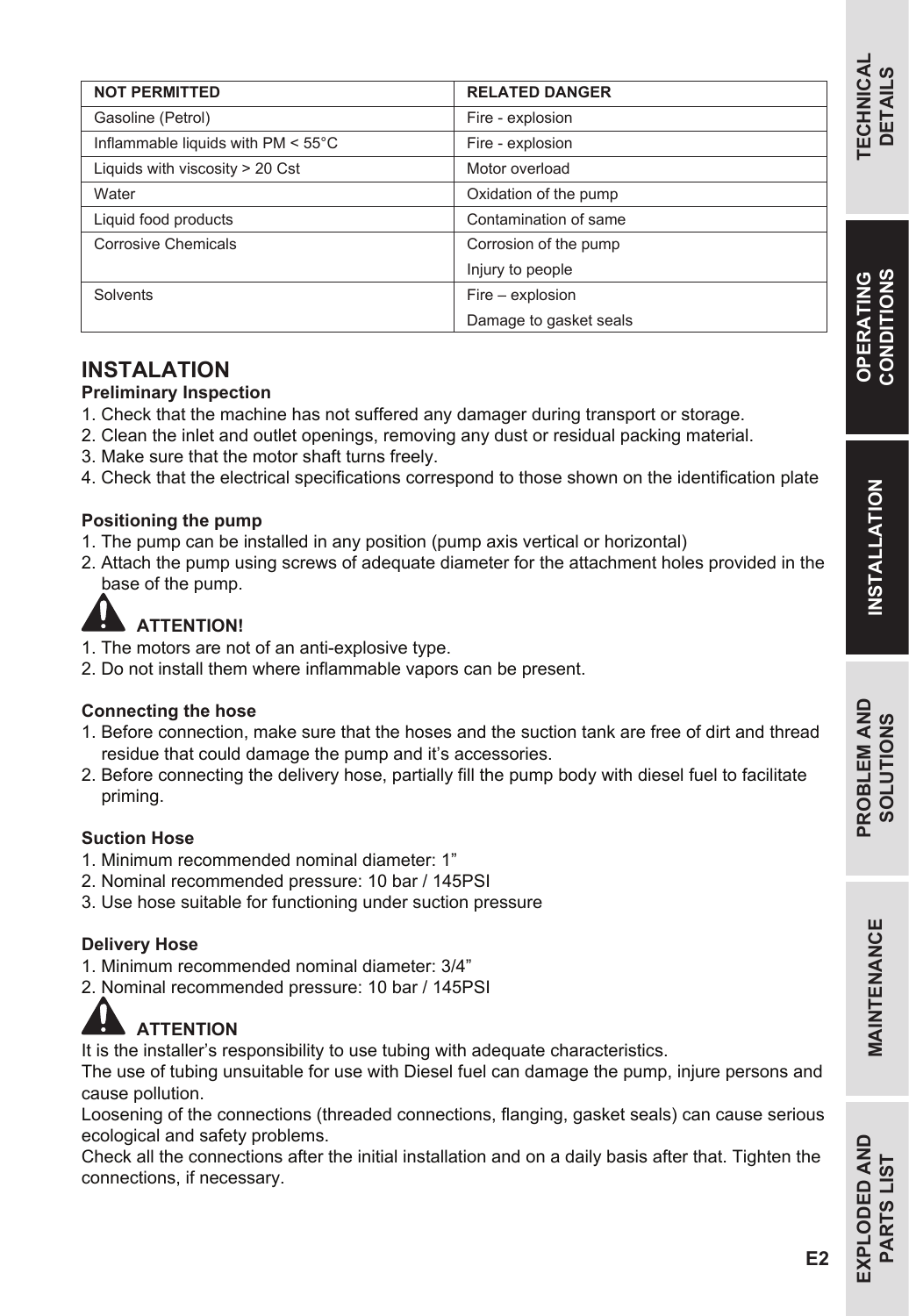#### **Considerations regarding delivery and suction lines DELIVERY**

The choice of pump model must be made keeping the characteristics of the system in mind.

The combination of the length of the tubing, the diameter of the tubing, the flow rate of the diesel fuel and the line accessories installed can create back pressure greater than the maximums anticipated such as to cause the (partial) opening of the pump by-pass with the consequent noticeable reduction of the flow rate supplied.

In such cases, to allow correct functioning of the pump, it is necessary to reduce system resistance, using shorter tubing and/or of wider diameter and line accessories with less resistance (e.g., an automatic dispensing nozzle for greater flow rates).

#### **SUCTION**

The pumps are self-priming and characterized by good suction capacity.

During the start-up phase, with an empty suction tube and the pump wetted with fluid, the electric pump unit is capable of suctioning the liquid with a maximum difference in height of 2 meters. It is important to point out that the priming time can be as long as one minute and the presence of an automatic dispensing nozzle on the delivery line prevents the evacuation of air from the installation, and therefore, prevents proper priming.

For this reason, it is always advisable to prime the pump without an automatic delivery nozzle, verifying the proper wetting of the pump. The installation of a foot valve is recommended to prevent the emptying of the suction tube and keep the pump wet. In this way, the pump will subsequently always start up immediately.

When the system is functioning, the pump can work with pressure at the inlet as high as 0.5 bar, beyond which cavitation phenomena can begin, with a consequent loss of flow rate and increase of system noise.

It is very important to keep the suction filters clean because, once clogged, they increase system resistance.

The difference in height between the pump and the fluid level must be kept as small as possible and, at any rate, within the 2 meters anticipated for the priming phase.

If this height is exceed, it will always be necessary to install a foot valve to allow for the filling of the suction tube and provide tubing of wider diameter. It is recommended that the pump not be installed at a difference in height greater than 3 meters.

### **ATTENTION**

In the case that the suction tank is higher than the pump, it is advisable to install an anti-siphon valve to prevent accidental diesel fuel leaks.

Dimension the installation in order to control the back pressure due to water hammering.

#### **Daily Use**

- 1. If using flexible tubing, attach the ends of the tubing to the tanks. In the absence of an appropriate slot, solidly grasp the delivery tube before beginning dispensing.
- 2. Before starting the pump make sure that the delivery valve is closed (dispensing nozzle or line valve).
- 3. Turn the ON/OFF switch to ON. The by-pass valve allows functioning with the delivery closed for only brief periods.
- 4. Open the delivery valve, solidly grasping the end of the tubing.
- 5. Close the delivery valve to stop dispensing.
- 6. When dispensing is finished, turn off the pump.

**EXPLODED AND**

**EXPLODED AND PARTS LIST**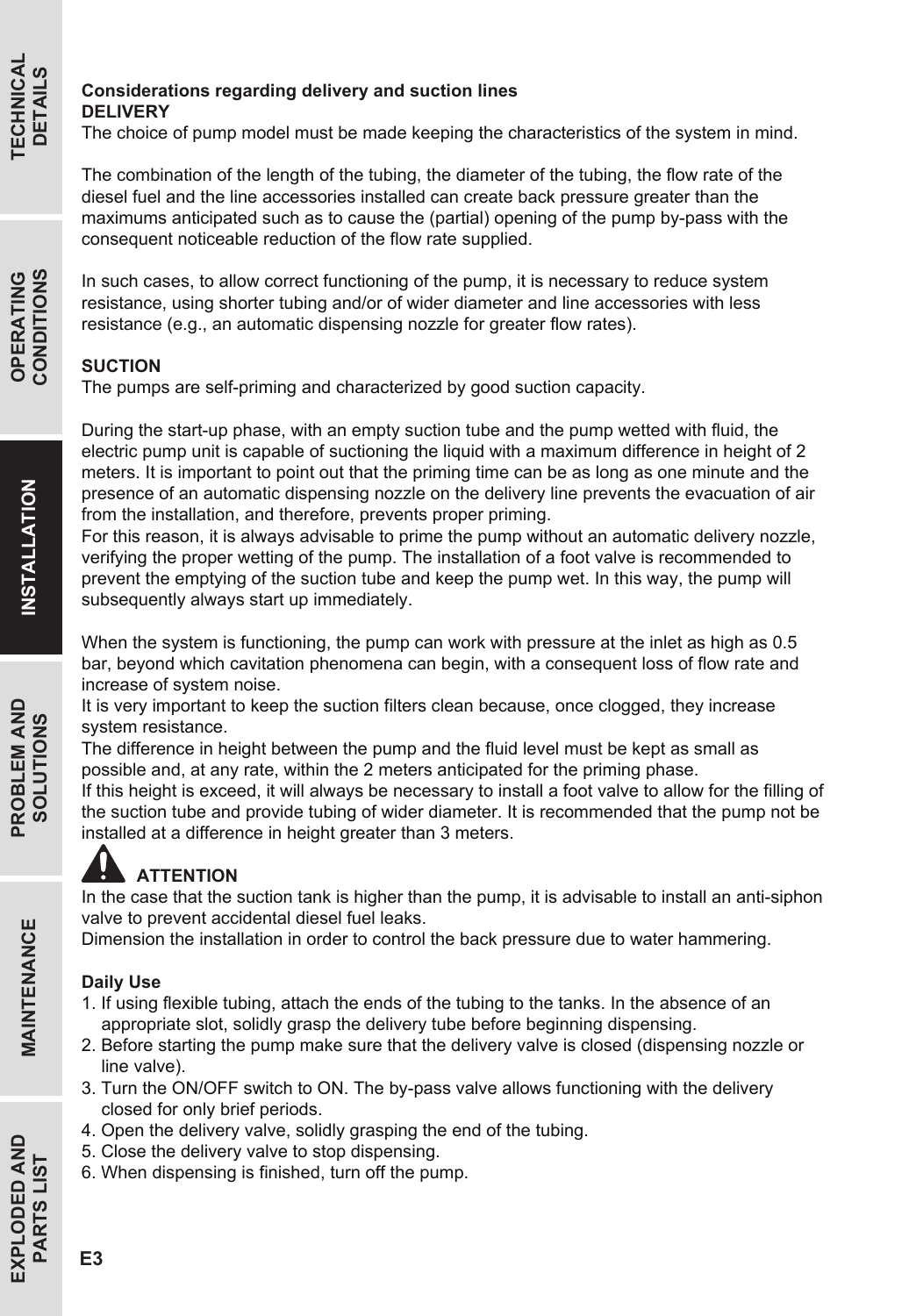

Functioning with the delivery closed is only allowed for brief periods (2-3 minutes maximum). After use, make sure the pump is turned off.

Lack of electric power

A lack of electric power, with the consequent accidental stopping of the pump, can be caused by:

- 1. A safety device tripping
- 2. A drop in line voltage

In either case, act as follows:

- 1. Close the delivery valve
- 2. Attach the end of the delivery to the slot provided on the tank
- 3. Turn the ON/OFF switch to the OFF position

### **PROBLEM AND SOLUTIONS**

| Problem                 | <b>Possible Cause</b>                                                       | <b>Corrective Action</b>                                |  |
|-------------------------|-----------------------------------------------------------------------------|---------------------------------------------------------|--|
| The motor is not        | Lack of electric power                                                      | Check the electrical connections and the safety systems |  |
| turning                 | Rotor jams                                                                  | Check for possible damage or obstruction of the         |  |
|                         |                                                                             | rotating components.                                    |  |
|                         | Motor problems                                                              | Contact with the service department                     |  |
|                         | Thermal overload protection shut                                            | Move ON/OFF lever to the "OFF" position to reset pump.  |  |
| Low or no flow rate     | Low level in the suction tank                                               | Refill the tank                                         |  |
|                         | Foot valve blocked                                                          | Clean and/or replace the valve                          |  |
|                         | Filter clogged                                                              | Clean the filter                                        |  |
|                         | Excessive suction pressure                                                  | Lower the pump with respect to the Level                |  |
|                         | High loss of head in the circuit                                            | Use shorter tubing or of greater Diameter               |  |
|                         | (working with the by-pass open)                                             |                                                         |  |
|                         | By-pass valve blocked                                                       | Dismantle the valve, clean and/or replace it            |  |
|                         | Air entering the pump or the                                                | Check the seals of the connections                      |  |
|                         | suction tubing                                                              |                                                         |  |
|                         | A narrowing in the suction Tubing                                           | Use tubing suitable for working under suction pressure  |  |
|                         | Low rotation speed                                                          | Check the voltage at the pump.                          |  |
|                         |                                                                             | Adjust the voltage and/or use cables of greater         |  |
|                         |                                                                             | cross-section                                           |  |
|                         | The suction tubing is resting on the Raise the tubing<br>bottom of the tank |                                                         |  |
| Increased pump<br>noise | Cavitations occurring                                                       | Reduce suction pressure                                 |  |
|                         | Irregular functioning of the by-pass                                        | Dispense until the air is purged from the circuit       |  |
| Leakage from the        | Air present in the diesel fuel                                              | Verify the suction connections                          |  |
| pump body               | Seal damaged                                                                | Check and replace the mechanical seal                   |  |

**EXPLODED AND**

EXPLODED AND **PARTS LIST**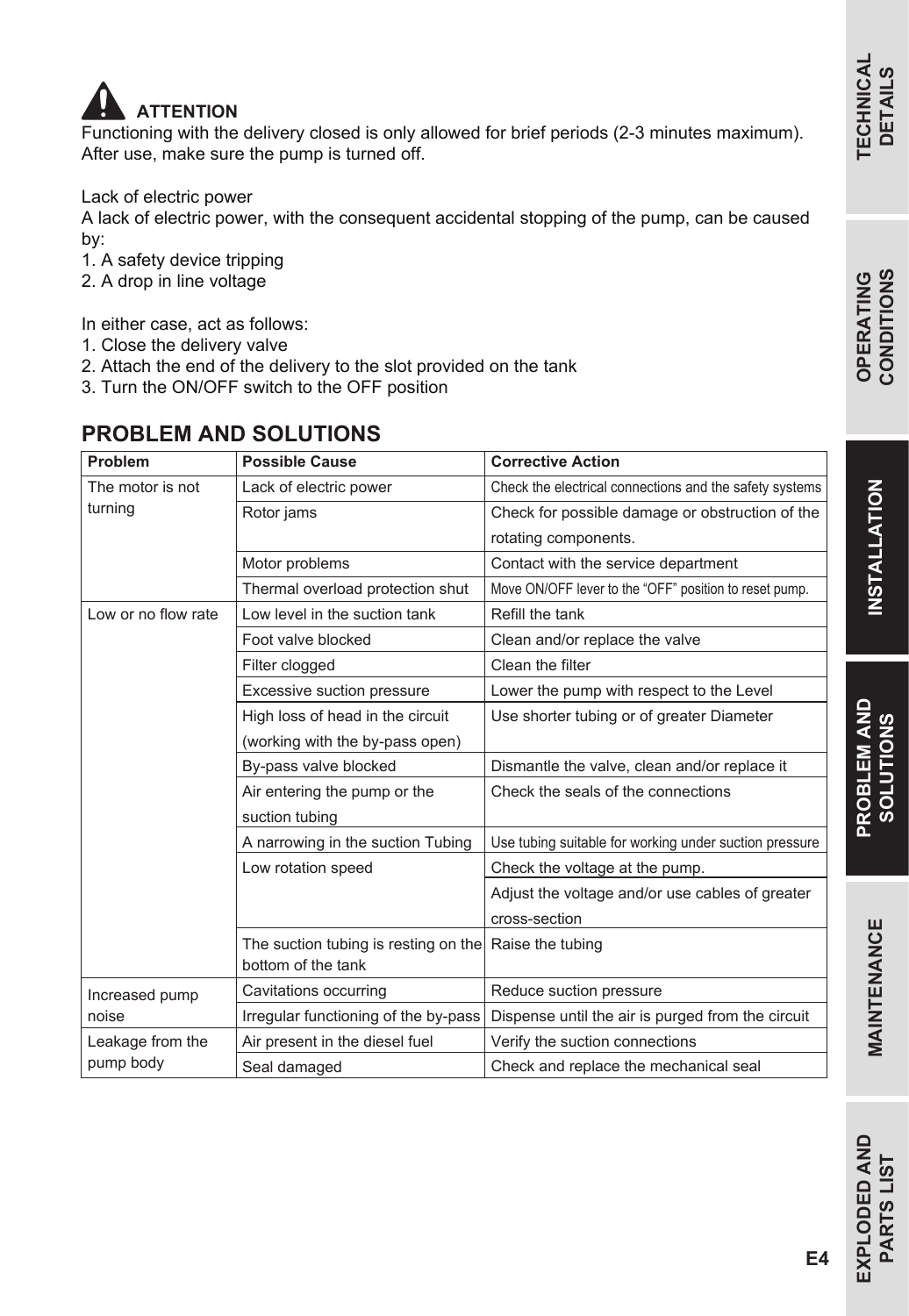#### **MAINTENANCE**

The pumps are designed and constructed to require a minimum of maintenance.

- 1. On a weekly basis, check that the tubing joints have not loosened, to avoid any leakage.
- 2. On a monthly basis, check the pump body and keep it clean of any impurities.
- 3. On a monthly basis, check and keep the pump filter clean and any other filters installed.
- 4. On a monthly basis, check that the electric power supply cables are in good condition.
- 5. Under normal working conditions the noise emission from all models does not exceed the value of 70 db at a distance of 1 meter from the electric pump.

**TECHNICAL DETAILS**

**TECHNICAL**<br>DETAILS

**EXPLODED AND**

EXPLODED AND<br>PARTS LIST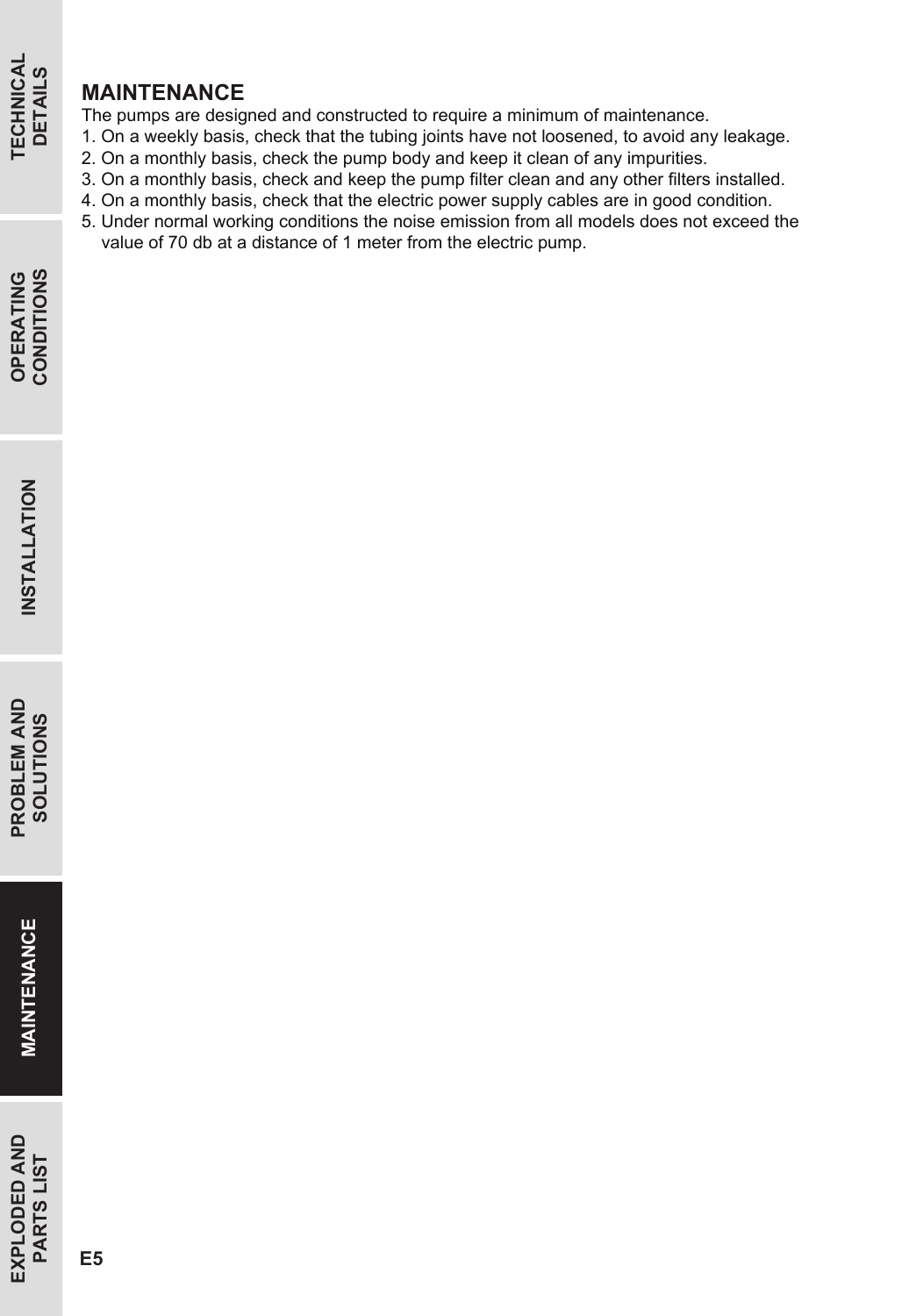### **EXPLODED AND PARTS LIST**